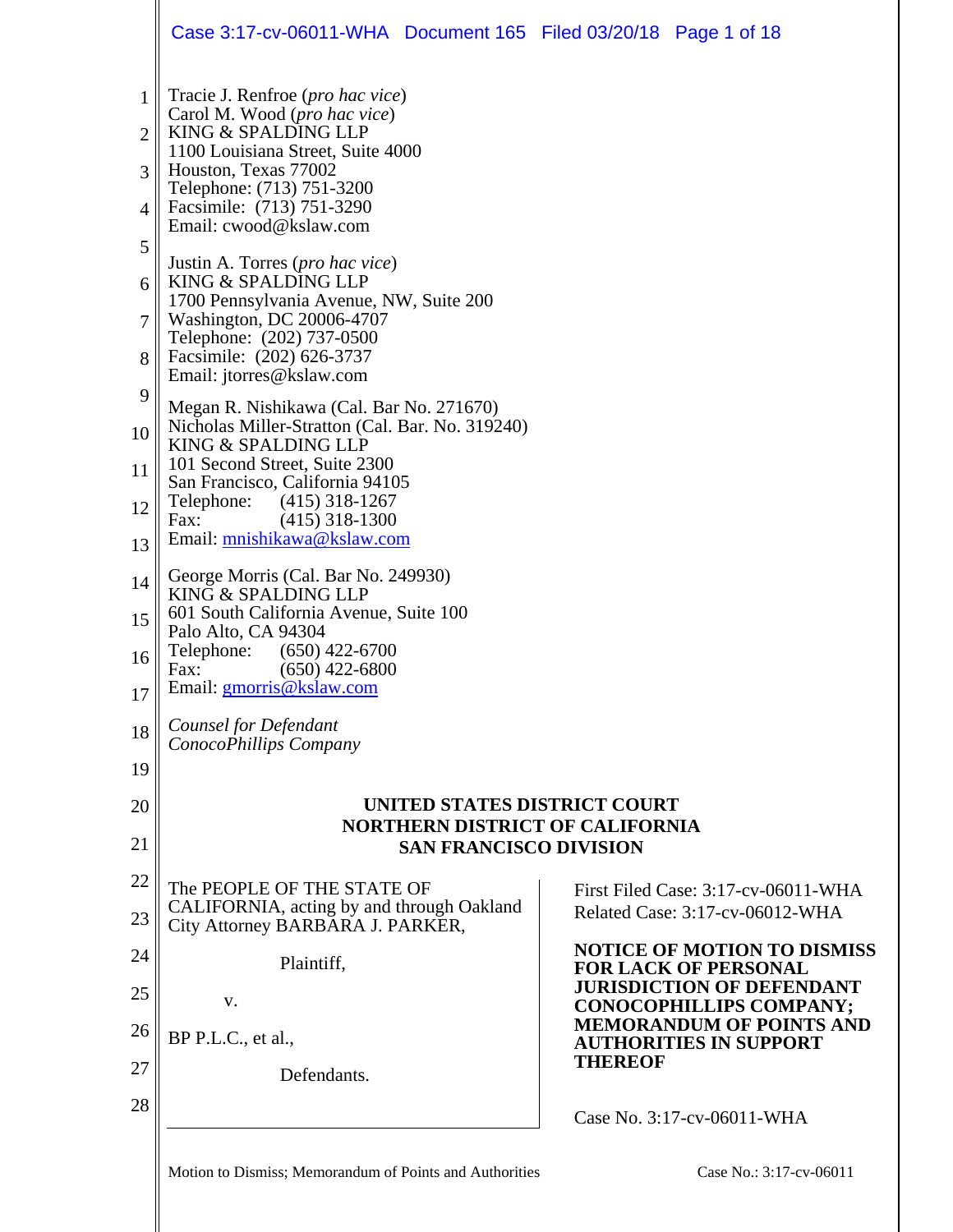| $\mathbf{1}$<br>$\mathbf{2}$<br>3<br>$\overline{4}$<br>5<br>6<br>$\tau$<br>$8\,$<br>9<br>10<br>11<br>12<br>13<br>14<br>15<br>16<br>17<br>18<br>19<br>20<br>$\overline{21}$<br>$\overline{22}$<br>23<br>24 | Case 3:17-cv-06011-WHA Document 165 Filed 03/20/18 Page 2 of 18                                                       |                           |
|-----------------------------------------------------------------------------------------------------------------------------------------------------------------------------------------------------------|-----------------------------------------------------------------------------------------------------------------------|---------------------------|
|                                                                                                                                                                                                           | THE PEOPLE OF THE STATE OF<br>CALIFORNIA, acting by and through the San<br>Francisco City Attorney DENNIS J. HERRERA, | Case No. 3:17-cv-6012-WHA |
|                                                                                                                                                                                                           | Plaintiff,                                                                                                            |                           |
|                                                                                                                                                                                                           | ${\bf V}$ .                                                                                                           |                           |
|                                                                                                                                                                                                           | BP P.L.C., et al.,                                                                                                    | DATE: APRIL 26, 2018      |
|                                                                                                                                                                                                           | Defendants.                                                                                                           | TIME: 8:00 A.M.           |
|                                                                                                                                                                                                           |                                                                                                                       |                           |
|                                                                                                                                                                                                           |                                                                                                                       |                           |
|                                                                                                                                                                                                           |                                                                                                                       |                           |
|                                                                                                                                                                                                           |                                                                                                                       |                           |
|                                                                                                                                                                                                           |                                                                                                                       |                           |
|                                                                                                                                                                                                           |                                                                                                                       |                           |
|                                                                                                                                                                                                           |                                                                                                                       |                           |
|                                                                                                                                                                                                           |                                                                                                                       |                           |
|                                                                                                                                                                                                           |                                                                                                                       |                           |
|                                                                                                                                                                                                           |                                                                                                                       |                           |
|                                                                                                                                                                                                           |                                                                                                                       |                           |
|                                                                                                                                                                                                           |                                                                                                                       |                           |
|                                                                                                                                                                                                           |                                                                                                                       |                           |
|                                                                                                                                                                                                           |                                                                                                                       |                           |
|                                                                                                                                                                                                           |                                                                                                                       |                           |
|                                                                                                                                                                                                           |                                                                                                                       |                           |
|                                                                                                                                                                                                           |                                                                                                                       |                           |
|                                                                                                                                                                                                           |                                                                                                                       |                           |
| 25                                                                                                                                                                                                        |                                                                                                                       |                           |
| 26                                                                                                                                                                                                        |                                                                                                                       |                           |
| 27                                                                                                                                                                                                        |                                                                                                                       |                           |
| 28                                                                                                                                                                                                        |                                                                                                                       |                           |
|                                                                                                                                                                                                           |                                                                                                                       |                           |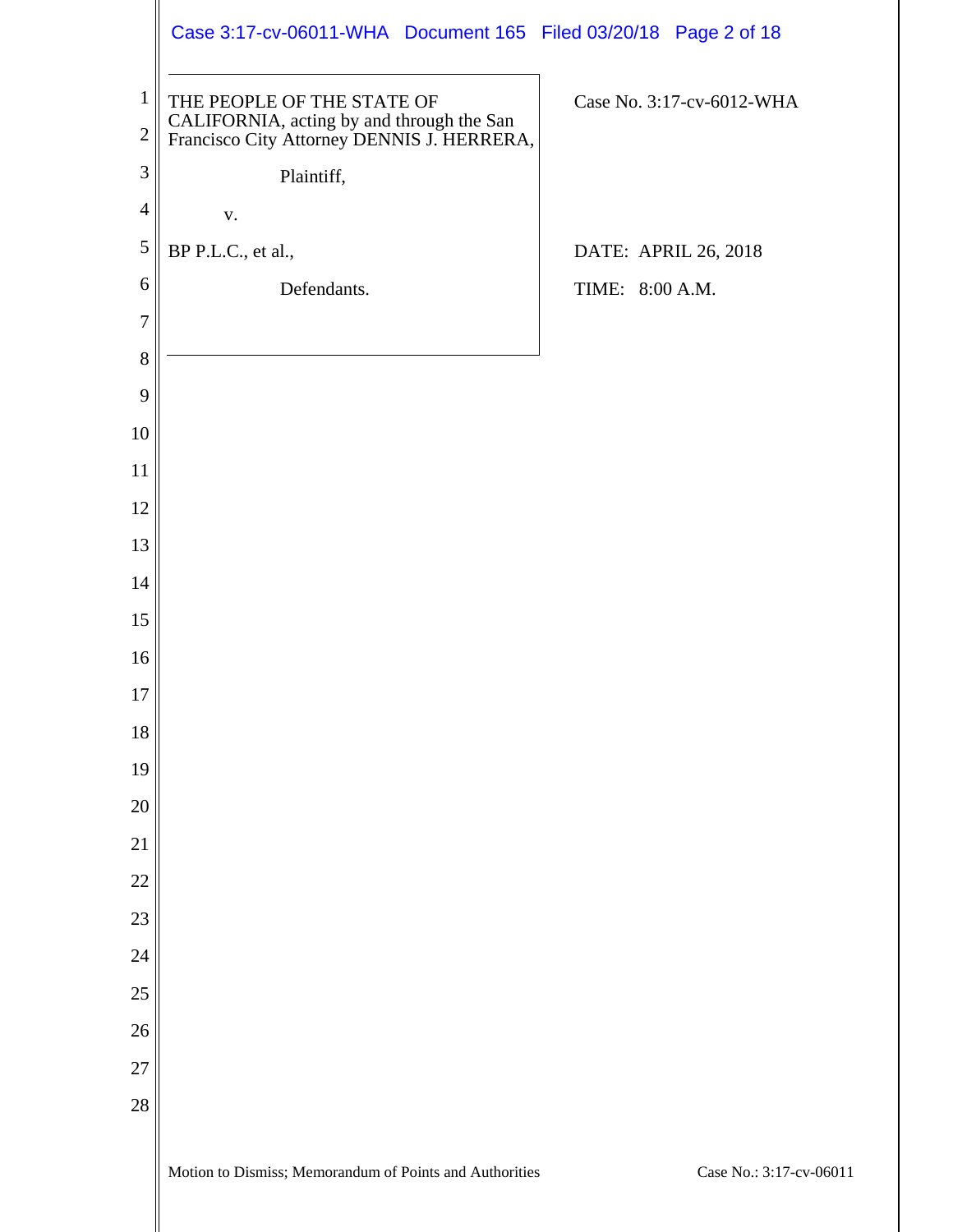Case 3:17-cv-06011-WHA Document 165 Filed 03/20/18 Page 3 of 18

### **NOTICE OF MOTION AND MOTION TO DISMISS**

2 3 TO THE CLERK OF THE COURT AND TO ALL PARTIES AND THEIR ATTORNEYS OF RECORD:

4 5 6 7 8 9 10 11 12 13 14 15 16 17 18 19 20 21 22 23 24 25 26 27 28 PLEASE TAKE NOTICE THAT, on April 26, 2018, at 8:00 A.M., or as soon thereafter as the matter may be heard, in the United States District Court, Northern District of California, San Francisco Courthouse, Courtroom 12, 19th Floor, 450 Golden Gate Avenue, San Francisco, CA 94102, before the Honorable William Alsup, Defendant ConocoPhillips Company will and hereby does move this Court to dismiss these related actions for lack of personal jurisdiction. The motion will be made on the grounds that this forum cannot exercise personal jurisdiction over ConocoPhillips Company, which is a Delaware company headquartered in Houston, Texas and does not have the requisite minimum contacts with the State of California. This Motion to Dismiss is based upon this Notice, the attached Memorandum of Points and Authorities, the Complaints, and all records and pleadings as may be presented at or before the hearing on this motion. DATED: March 20, 2018 KING & SPALDING LLP By: /s/ *Carol M. Wood* CAROL M. WOOD *Attorney for Defendant ConocoPhillips Company*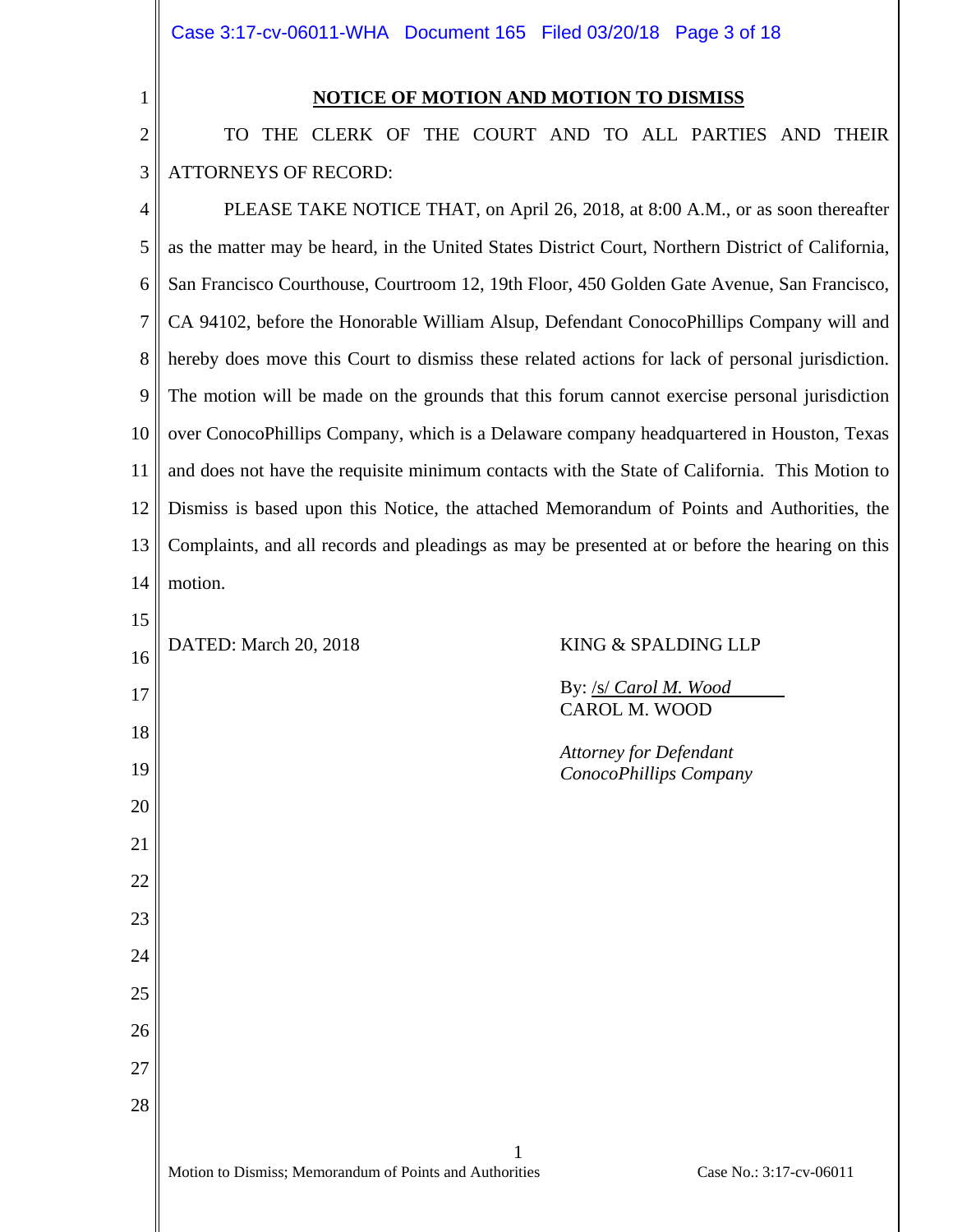|          |                | Case 3:17-cv-06011-WHA  Document 165  Filed 03/20/18  Page 4 of 18 |                                                                                                                                 |
|----------|----------------|--------------------------------------------------------------------|---------------------------------------------------------------------------------------------------------------------------------|
|          |                | <b>TABLE OF CONTENTS</b>                                           |                                                                                                                                 |
| 2        |                |                                                                    |                                                                                                                                 |
| 3        |                |                                                                    |                                                                                                                                 |
| 4        |                |                                                                    |                                                                                                                                 |
| 5<br>6   | $\mathbf{I}$ . | The Court Cannot Exercise General Jurisdiction Over ConocoPhillips |                                                                                                                                 |
|          | II.            |                                                                    | This Court May Not Exercise Specific Jurisdiction Over ConocoPhillips                                                           |
| 8<br>9   |                | A.                                                                 | The Conduct of ConocoPhillips Company Was Not a "But-For"                                                                       |
| 10       |                | <b>B.</b>                                                          | The Forum Contacts of Subsidiaries Cannot Be Attributed to                                                                      |
| 11<br>12 |                | $C$ .                                                              | Plaintiff's Alleged Injuries Arise From Alleged Decision-Making<br>and Policy-Setting Conduct That Did Not Occur In California9 |
| 13       |                |                                                                    |                                                                                                                                 |
| 14       |                |                                                                    |                                                                                                                                 |
| 15       |                |                                                                    |                                                                                                                                 |
| 16       |                |                                                                    |                                                                                                                                 |
| 17       |                |                                                                    |                                                                                                                                 |
| 18       |                |                                                                    |                                                                                                                                 |
| 19       |                |                                                                    |                                                                                                                                 |
| 20       |                |                                                                    |                                                                                                                                 |
| 21       |                |                                                                    |                                                                                                                                 |
| 22       |                |                                                                    |                                                                                                                                 |
| 23       |                |                                                                    |                                                                                                                                 |
| 24       |                |                                                                    |                                                                                                                                 |
| 25       |                |                                                                    |                                                                                                                                 |
| 26       |                |                                                                    |                                                                                                                                 |
| 27       |                |                                                                    |                                                                                                                                 |
| 28       |                |                                                                    |                                                                                                                                 |
|          |                |                                                                    |                                                                                                                                 |
|          |                | Motion to Dismiss; Memorandum of Points and Authorities            | Case No.: 3:17-cv-06011                                                                                                         |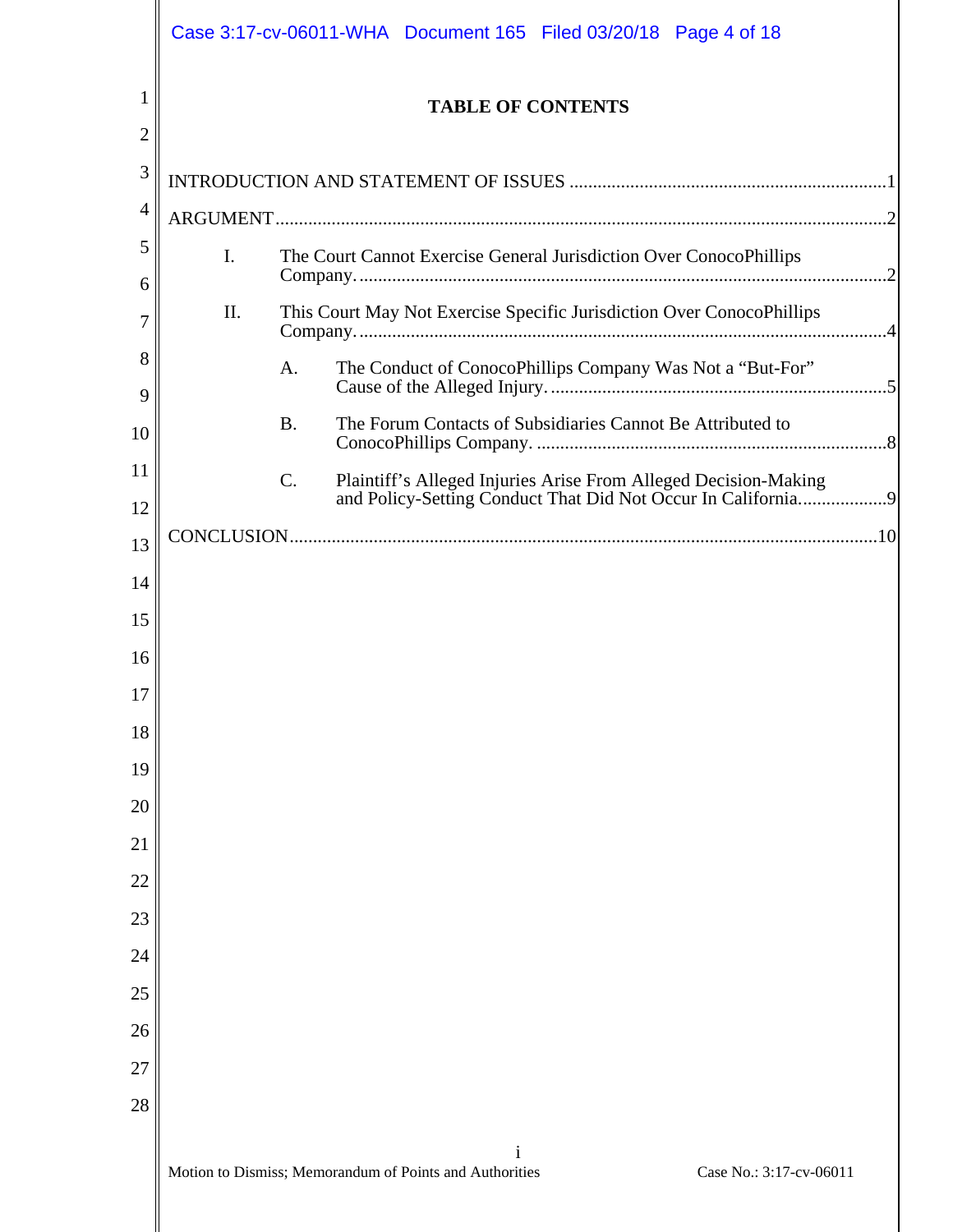|                | Case 3:17-cv-06011-WHA  Document 165  Filed 03/20/18  Page 5 of 18 |
|----------------|--------------------------------------------------------------------|
| 1              | <b>TABLE OF AUTHORITIES</b>                                        |
| $\overline{2}$ | Page(s)                                                            |
| 3              | <b>CASES</b>                                                       |
| $\overline{4}$ | <i>AM Tr. v. UBS AG, 78 F. Supp. 3d 977 (N.D. Cal. 2015),</i>      |
| 5              | Asahi Metal Industry Co. v. Super. Ct. of Solano Cnty.,            |
| 6<br>7         | Axiom Foods, Inc. v. Acerchem Int'l, Inc.,                         |
| 8              | Ballard v. Savage,                                                 |
| 9              | Bristol-Myers Squibb Co. v. Super. Ct. of Cal., S.F. Cnty.,        |
| 10             | Buelow v. Plaza Motors of Brooklyn, Inc.,                          |
| 11<br>12       | Bui v. Golden Biotechnology Corp.,                                 |
| 13             | Burger King Corp. v. Rudzewicz,                                    |
| 14             | Comme'ns Network Billing, Inc. v. ILD Telecomms., Inc.,            |
| 15             | Daimler AG v. Bauman,                                              |
| 16             | Doe v. Unocal Corp.,                                               |
| 17<br>18       | Dole Food Co. v. Watts,                                            |
| 19             | Goodyear Dunlop Tires Operations, S.A. v. Brown,                   |
| 20             | Harris Rutsky & Co. Ins. Servs., Inc. v. Bell & Clements Ltd.,     |
| 21             | In re Nexus 6P Prod. Liab. Litig.,                                 |
| 22<br>23       | Int'l Shoe Co. v. Wash.,                                           |
| 24             | Lovesy v. Armed Forces Benefit Ass'n,                              |
| 25             | Martinez v. Aero Caribbean,                                        |
| 26             | Mavrix Photo, Inc. v. Brand Techs., Inc.,                          |
| 27             | Naiman v. TranzVia LLC,                                            |
| 28             |                                                                    |
|                | $\ddot{\mathbf{i}}$                                                |

II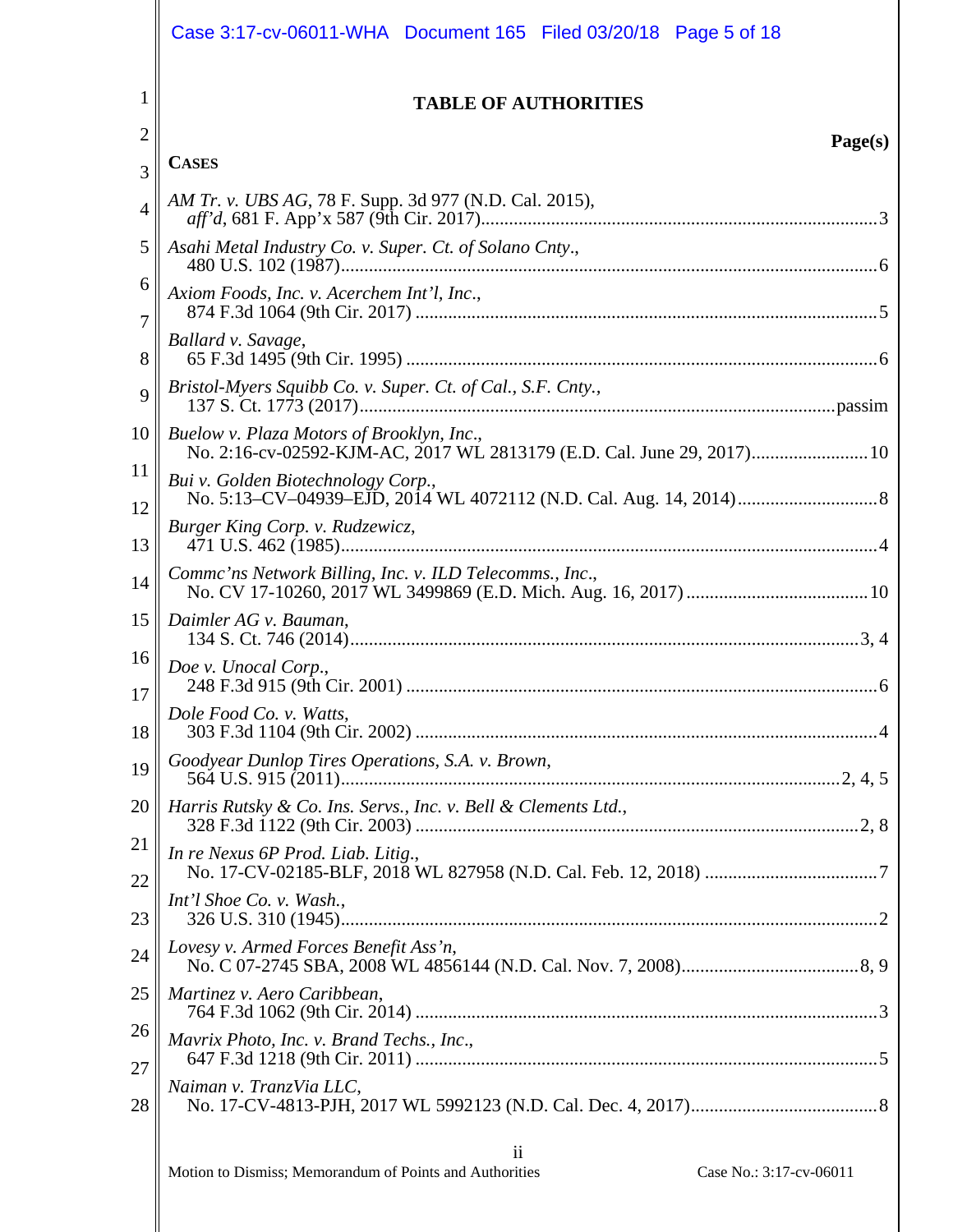|                | Case 3:17-cv-06011-WHA  Document 165  Filed 03/20/18  Page 6 of 18                        |
|----------------|-------------------------------------------------------------------------------------------|
| $\mathbf{1}$   | Perkins v. Benguet Consol. Mining Co.,                                                    |
| $\overline{2}$ | Schwarzenegger v. Fred Martin Motor Co.,                                                  |
| 3              | Walden v. Fiore,                                                                          |
| $\overline{4}$ | Williams v. Yamaha Motor Co. Ltd.,                                                        |
| 5              |                                                                                           |
| 6              | <b>RULES</b>                                                                              |
| $\tau$         |                                                                                           |
| 8              |                                                                                           |
| 9              |                                                                                           |
| 10             |                                                                                           |
| 11             |                                                                                           |
| 12             |                                                                                           |
| 13             |                                                                                           |
| 14             |                                                                                           |
| 15             |                                                                                           |
| 16             |                                                                                           |
| 17             |                                                                                           |
| 18             |                                                                                           |
| 19             |                                                                                           |
| 20             |                                                                                           |
| 21             |                                                                                           |
| 22             |                                                                                           |
| 23             |                                                                                           |
| 24             |                                                                                           |
| 25             |                                                                                           |
| 26             |                                                                                           |
| 27             |                                                                                           |
| 28             |                                                                                           |
|                | iii<br>Motion to Dismiss; Memorandum of Points and Authorities<br>Case No.: 3:17-cv-06011 |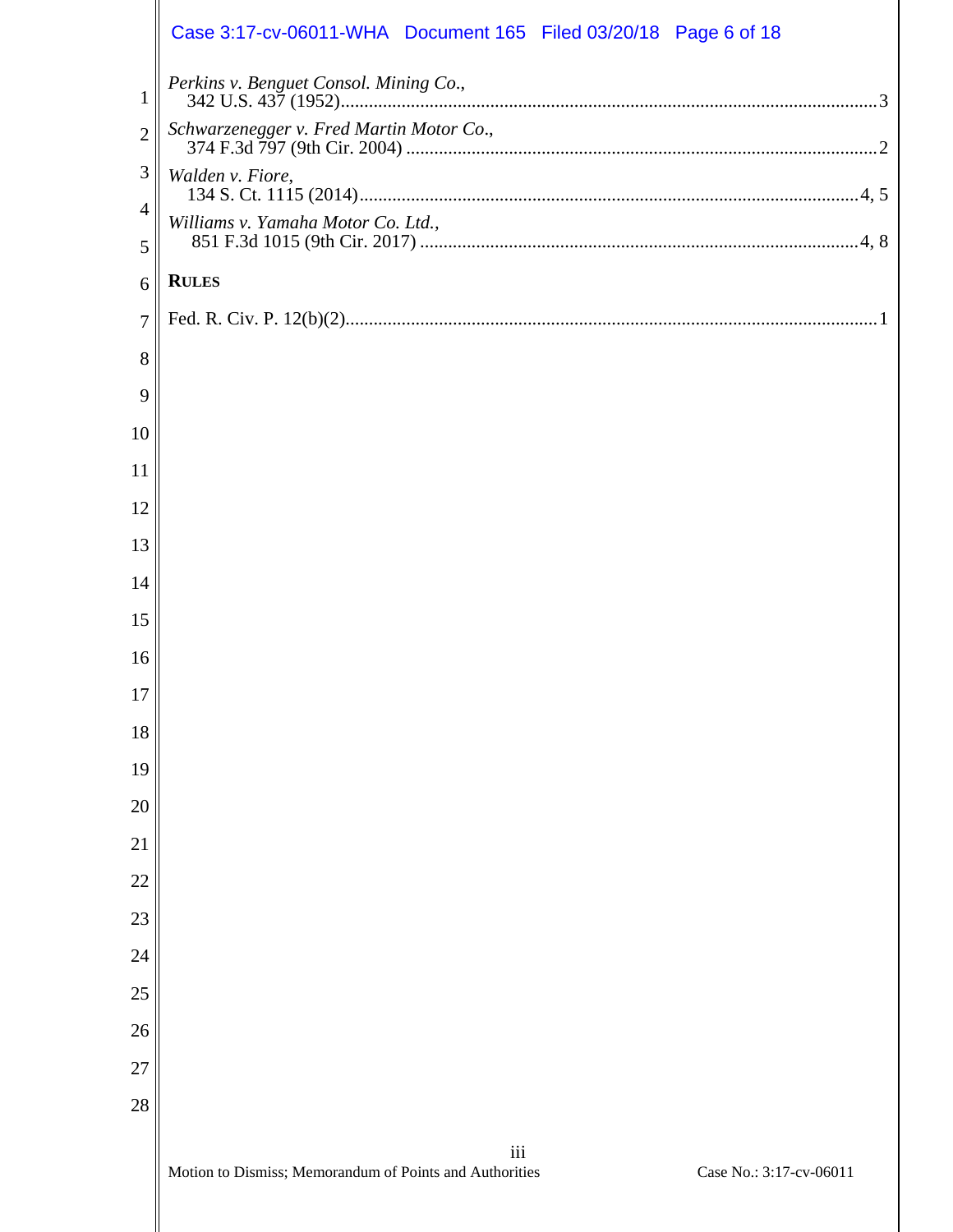#### **MEMORANDUM OF POINTS AND AUTHORITIES**

2 3 Defendant ConocoPhillips Company respectfully submits this motion to dismiss for lack of personal jurisdiction pursuant to Fed. R. Civ. P.  $12(b)(2)^{11}$ .

4

1

#### **INTRODUCTION AND STATEMENT OF ISSUES**

5 6 7 8 9 10 11 12 13 14 15 The People of the State of California through Oakland City Attorney Barbara J. Parker and San Francisco City Attorney Dennis J. Herrera (together, "Plaintiff") have brought claims for public nuisance against five oil-and-gas companies, including ConocoPhillips Company. Plaintiff alleges that these companies' federally authorized production and promotion of fossil fuels resulted in third parties using oil and gas, which resulted in greenhouse gas emissions, which has contributed to sea-level rise, which is damaging coastal communities in California. Plaintiff's novel claims are not viable and must be dismissed pursuant to Rule 12(b)(6), as argued in the separate motion to dismiss filed today by Defendants in this case, including ConocoPhillips Company. *See* Dkt. No. 140 (Mar. 20, 2018). In addition, however, defendant ConocoPhillips Company must separately be dismissed from this action because this Court cannot exercise personal jurisdiction over it.

16 17 18 19 20 21 22 23 ConocoPhillips Company is a Delaware company headquartered in Houston, Texas, making the exercise of general jurisdiction improper under the Supreme Court's *Daimler* decision. Specific jurisdiction is also lacking: Plaintiff does not adequately allege that ConocoPhillips Company directly targeted California with conduct that created a substantial connection to California, out of which Plaintiff's alleged injuries arise, as required under the Supreme Court's recent *Bristol-Myers Squibb* decision. Instead, Plaintiff alleges that ConocoPhillips Company's *subsidiaries* have engaged in conduct in California. But the forum contacts of ConocoPhillips Company's subsidiaries cannot be attributed to it under black letter

24

25 26 <sup>1</sup> The Court has invited the parties to participate in a tutorial explaining the current state of climate science on March 21, 2018, the day after this motion is filed. ConocoPhillips Company does not understand that this tutorial is designed to elicit arguments on the merits of this case or that participation in the tutorial could constitute waiver of any defense under Federal Rule of Civil Procedure Rule 12. Regardless, this motion is filed before the tutorial took place and thus

27 ConocoPhillips Company does not waive its objection to personal jurisdiction by appearing at, or participating in, the tutorial.

1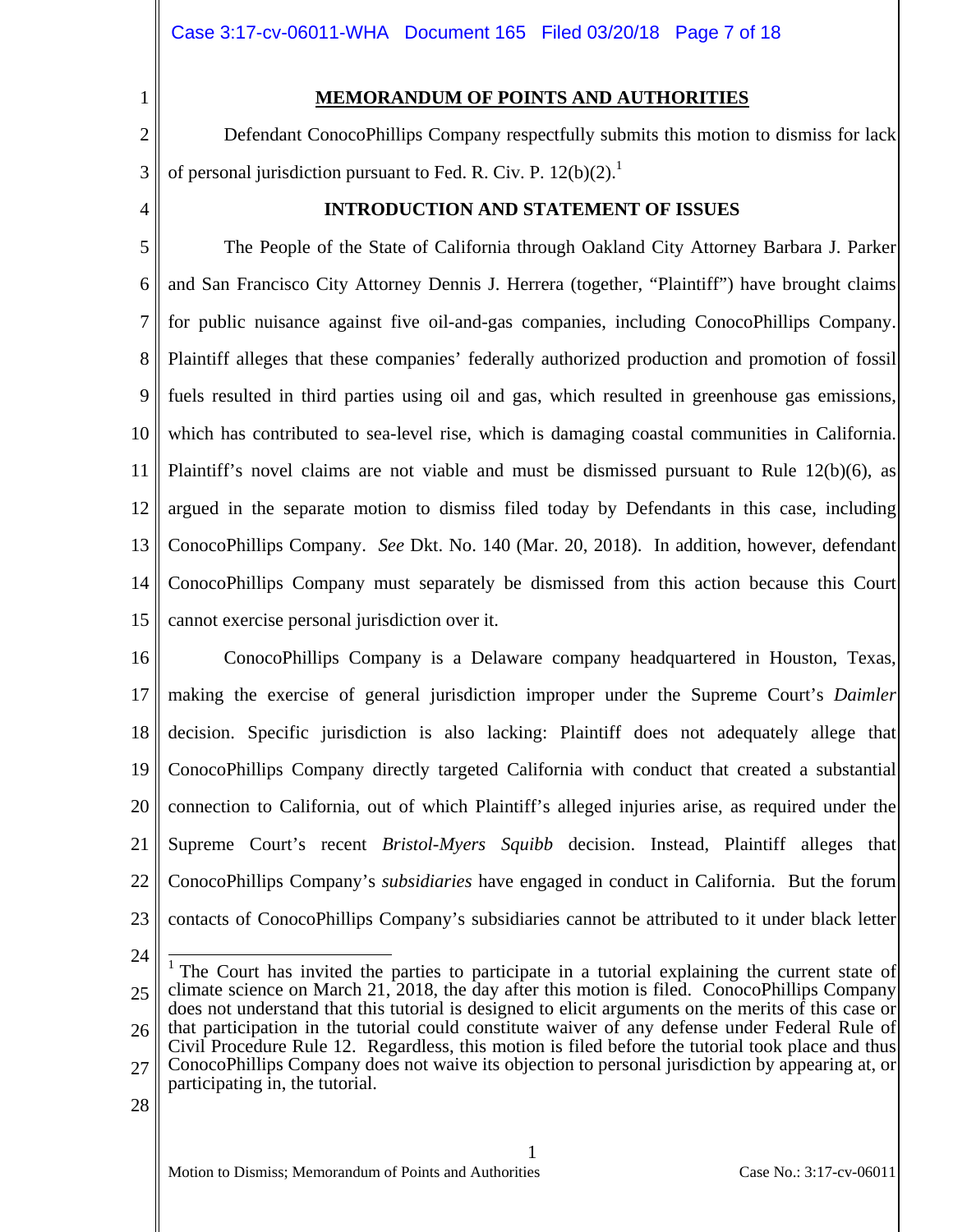4 law, and Plaintiff's allegations of "control" are conclusory and devoid of specific factual detail. If anything, Plaintiff's "control" allegations only underscore that Plaintiff's claims rely on allegations about policy-setting and decision-making that occurred outside of California. Plaintiff's inadequately pleaded jurisdictional allegations fail as a matter of law, and the claims against ConocoPhillips Company should be dismissed.

6

5

1

2

3

#### **ARGUMENT**

7 8 9 10 11 12 13 14 15 16 17 18 19 20 21 22 Plaintiff bears the burden of proving that minimum contacts exist between ConocoPhillips Company and California so as to justify an exercise of personal jurisdiction. *See Bristol-Myers Squibb Co. v. Super. Ct. of Cal., S.F. Cnty.,* 137 S. Ct. 1773, 1779 (2017); *Harris Rutsky & Co. Ins. Servs., Inc. v. Bell & Clements Ltd.*, 328 F.3d 1122, 1128–29 (9th Cir. 2003). The personal-jurisdiction inquiry centers on a defendant's contacts with the forum state and is dictated by due-process concerns. *See Bristol-Myers Squibb*, 137 S. Ct. at 1779. Exercising personal jurisdiction over a nonresident defendant will comport with due process only if the defendant has sufficient "minimum contacts" with the forum state, such that maintaining the suit does not offend "traditional notions of fair play and substantial justice." *Int'l Shoe Co. v. Wash.*, 326 U.S. 310, 316 (1945). As this Court is aware, personal jurisdiction comes in two forms: (1) "general jurisdiction," which applies where a defendant's "continuous and systematic" activities make it so "at home" in the forum that a court may adjudicate any claims against that defendant arising from anywhere in the world; and (2) "specific jurisdiction," which allows a court to adjudicate claims arising from the defendant's suit-related contacts with the forum state. *Goodyear Dunlop Tires Operations, S.A. v. Brown*, 564 U.S. 915, 919 (2011). Plaintiff has not met its burden to establish either general or specific jurisdiction over ConocoPhillips Company.

23 24

# **I. THE COURT CANNOT EXERCISE GENERAL JURISDICTION OVER CONOCOPHILLIPS COMPANY.**

25 26 27 28 Meeting the test for general jurisdiction is "exacting," because a finding of general jurisdiction "permits a defendant to be haled into court in the forum state to answer for any of its activities anywhere in the world." *Schwarzenegger v. Fred Martin Motor Co*., 374 F.3d 797, 801 (9th Cir. 2004). It is only in the "exceptional" case that a company's contacts with a forum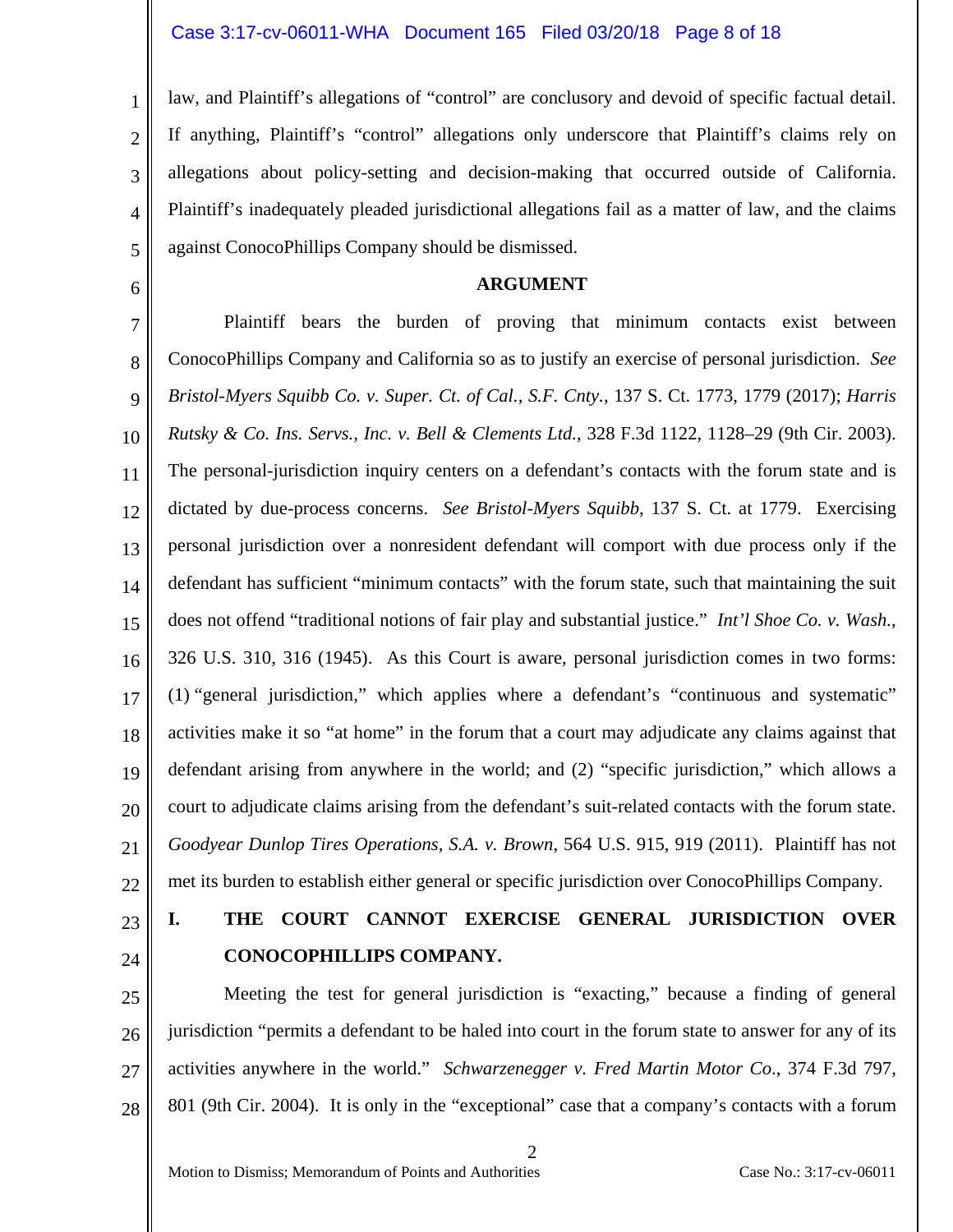#### Case 3:17-cv-06011-WHA Document 165 Filed 03/20/18 Page 9 of 18

1 2 3 4 5 6 7 8 would be so continuous and systematic that it could be sued generally in some forum other than its place of incorporation or principal place of business. *Daimler AG v. Bauman*, 134 S. Ct. 746, 762 (2014); *see also AM Tr. v. UBS AG*, 78 F. Supp. 3d 977, 986 (N.D. Cal. 2015), *aff'd*, 681 F. App'x 587 (9th Cir. 2017) ("The only relevant considerations for purposes of determining general jurisdiction are place of incorporation and principal place of business."). Few business activities in the normal course would constitute an "exceptional" circumstance that would alter the straightforward application of the *Daimler* test. *See Martinez v. Aero Caribbean*, 764 F.3d 1062, 1070 (9th Cir. 2014).<sup>2</sup>

9 10 11 12 13 14 15 16 17 18 19 20 Plaintiff does not even attempt to meet this exacting test. Instead, it readily acknowledges that ConocoPhillips Company is organized under Delaware law and headquartered in Texas. Oak. Compl. ¶ 21; SF Compl. ¶ 21. Plaintiff does allege that ConocoPhillips Company "controls company-wide climate change policies and fossil fuel production," including "operations relating to its subsidiaries' participation in the process by which fossil fuels . . . are produced, transported, refined, stored, distributed, marketed, and/or sold to consumers," including refining and shipping activities *by subsidiaries* within California. Oak. Compl. ¶¶ 22, 35; SF Compl. ¶¶ 22, 35. But even if these control allegations are taken as true (which they should not be, for reasons explained below), merely being the corporate parent of a subsidiary with forum contacts in California cannot confer jurisdiction over the parent, since "'only a limited set of affiliations with a forum will render a defendant amenable to' general jurisdiction in that State." *Bristol-Myers Squibb*, 137 S. Ct. at 1780 (quoting *Daimler*, 134 S. Ct. at 760).

21 22 23 24 In *Daimler*, the U.S. Supreme Court considered whether a subsidiary's activities within a state could be attributed to its parent, for the purpose of exercising general jurisdiction over the parent. The Court rejected as "unacceptably grasping" the approach of attributing a subsidiary's forum contacts to its parent. *Daimler*, 134 S. Ct. at 760–61. The Court noted that a

25

3

<sup>26</sup> 27 2 The Supreme Court has found such exceptional circumstances only once, in *Perkins v. Benguet Consol. Mining Co*., 342 U.S. 437 (1952). There, the defendant had temporarily relocated its headquarters from the Philippines to Ohio during World War II. *Id*. at 447–48. As a result, the Court concluded that the defendant was "at home" in Ohio. *See Daimler*, 134 S. Ct. at 755–56 (describing the circumstances of *Perkins*).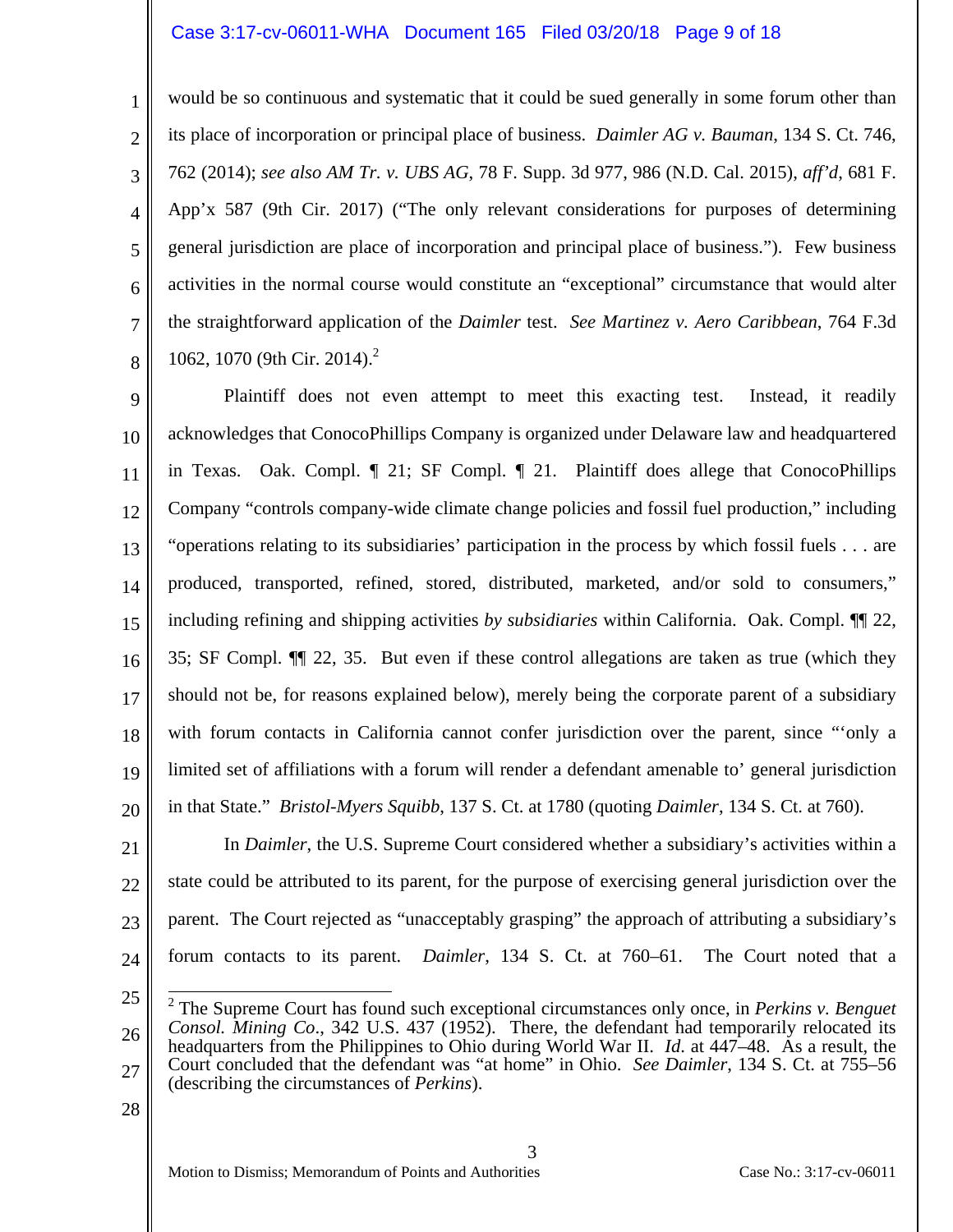#### Case 3:17-cv-06011-WHA Document 165 Filed 03/20/18 Page 10 of 18

1 2 3 4 5 6 corporation's place of incorporation or principal place of business—which in this case are Delaware and Texas—constitute "paradigm[atic] all-purpose forums" and "afford plaintiffs recourse to at least one clear and certain forum in which a corporate defendant may be sued on any and all claims." *Id*. at 760. Absent exceptional circumstances, the Court concluded, simply owning a subsidiary that does business in a forum state does not subject a parent to jurisdiction there. *Id*.

7 8 Plaintiff has alleged no "exceptional" circumstances, and any claim that ConocoPhillips Company is subject to general jurisdiction in California must therefore fail.

# **II. THIS COURT MAY NOT EXERCISE SPECIFIC JURISDICTION OVER CONOCOPHILLIPS COMPANY.**

11 12 13 14 15 16 17 18 19 20 21 22 23 Where, as here, a defendant's activities within the state are not so pervasive to justify the exercise of general jurisdiction, "the defendant's suit-related conduct [must] create a substantial connection with the forum State" to support specific jurisdiction. *Walden v. Fiore*, 134 S. Ct. 1115, 1121 (2014). "[S]pecific jurisdiction is confined to adjudication of issues deriving from, or connected with, the very controversy that establishes jurisdiction." *Bristol-Myers Squibb*, 137 S. Ct. at 1780 (quoting *Goodyear*, 564 U.S. at 919). The suit itself must "aris[e] out of or relat[e] to the defendant's contacts with the forum." *Id*. (quoting *Daimler*, 134 S. Ct. at 754); *see also Burger King Corp. v. Rudzewicz*, 471 U.S. 462, 475 (1985). In addition, the requisite "minimum contacts" must be "with the forum State itself, not . . . with persons who reside there." *Walden*, 134 S. Ct. at 1122. "This 'purposeful availment' requirement ensures that a defendant will not be haled into a jurisdiction solely as a result of 'random,' 'fortuitous,' or 'attenuated' contacts, or of the 'unilateral activity of another party or a third person.'" *Burger King*, 471 U.S. at 475 (citation omitted).

#### 24 25 26 27 28 The Ninth Circuit has distilled these requirements into a three-part test: (1) the defendant must "purposefully direct" its activities to the forum or "purposefully avail" itself of the benefits afforded by the forum's laws, (2) the claim must "arise[] out of or relate[] to the defendant's forum-related activities," and (3) "the exercise of jurisdiction [must] comport with fair play and substantial justice, *i.e*., it [is] reasonable." *Williams v. Yamaha Motor Co. Ltd.,* 851 F.3d 1015,

Motion to Dismiss; Memorandum of Points and Authorities Case No.: 3:17-cv-06011

9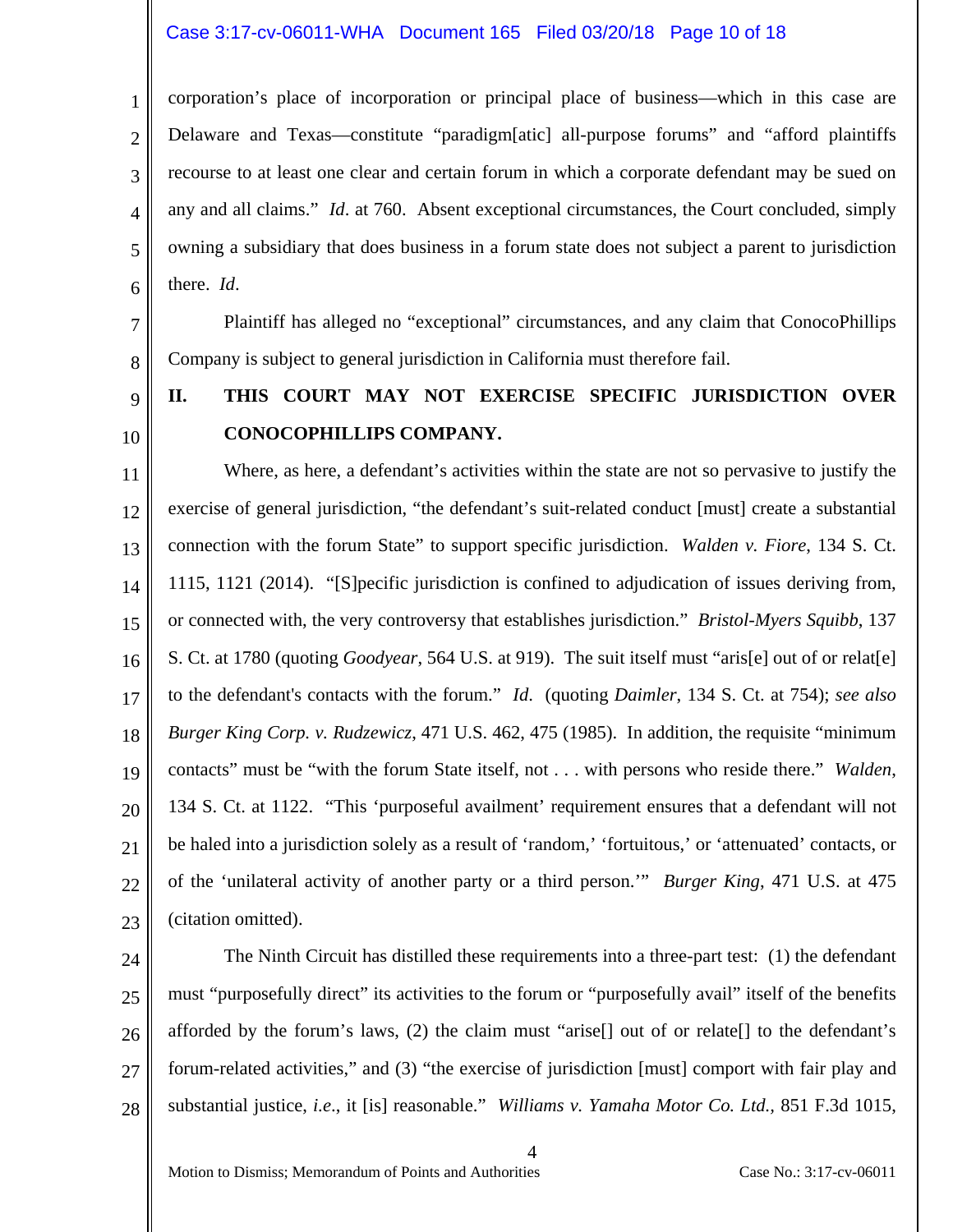1023 (9th Cir. 2017) (quoting *Dole Food Co. v. Watts*, 303 F.3d 1104, 1111 (9th Cir. 2002)). This test is not satisfied here. Plaintiff does not adequately allege that ConocoPhillips Company's California-directed conduct has a substantial connection to Plaintiff's alleged injury.

# 4

5

1

2

3

# **A. The Conduct of ConocoPhillips Company Was Not a "But-For" Cause of the Alleged Injury.**

6 7 8 9 10 11 12 13 14 15 16 17 18 19 20 21 22 23 Plaintiff's claims fail the test for specific jurisdiction because it has not alleged any activity that is "directed at" California and is a "but-for" cause of its alleged injury. Specific jurisdiction requires a careful examination of the nature of the asserted claims to ensure that the underlying controversy arises out of or relates to the defendant's contacts with the forum. *Bristol-Myers*, 137 S. Ct. at 1780–81. This careful examination is designed to uncover whether "the defendant's suit-related conduct" had a "substantial connection with the forum State." *Walden*, 134 S. Ct. at 1121; *see also Bristol-Myers*, 137 S. Ct. at 1780 ("[T]here must be 'an affiliation between the forum and the underlying controversy, principally, [an] activity or an occurrence that takes place in the forum State and is therefore subject to the State's regulation.'" (quoting *Goodyear*, 564 U.S. at 919)). Importantly, this inquiry is *defendant*-focused, looking to the defendant's allegedly tortious conduct, and not to the injury allegedly sustained by a plaintiff. *See Axiom Foods, Inc. v. Acerchem Int'l, Inc*., 874 F.3d 1064, 1068 (9th Cir. 2017). Absent an "adequate link" "between the forum and the specific claims" asserted by plaintiff, a court may not bind an out-of-state defendant based on specific personal jurisdiction "even if the defendant would suffer minimal or no inconvenience from being forced to litigate before the tribunals of another State; even if the forum State has a strong interest in applying its law to the controversy; [and] even if the forum State is the most convenient location for litigation." *Bristol-Myers*, 137 S. Ct. at 1780–81 (citation and alterations omitted).

24

25 26 27 28 The "substantial connection" test is not satisfied by "attenuated" or "isolated" activities within the forum state. *Axiom Foods*, 874 F.3d*.* at 1068. For example, the delivery or consumption of products in the forum state that are "random," "fortuitous," or "attenuated" does not satisfy this requirement. *Mavrix Photo, Inc. v. Brand Techs., Inc*., 647 F.3d 1218, 1230 (9th Cir. 2011). And simply placing a product into a stream of commerce, even with the knowledge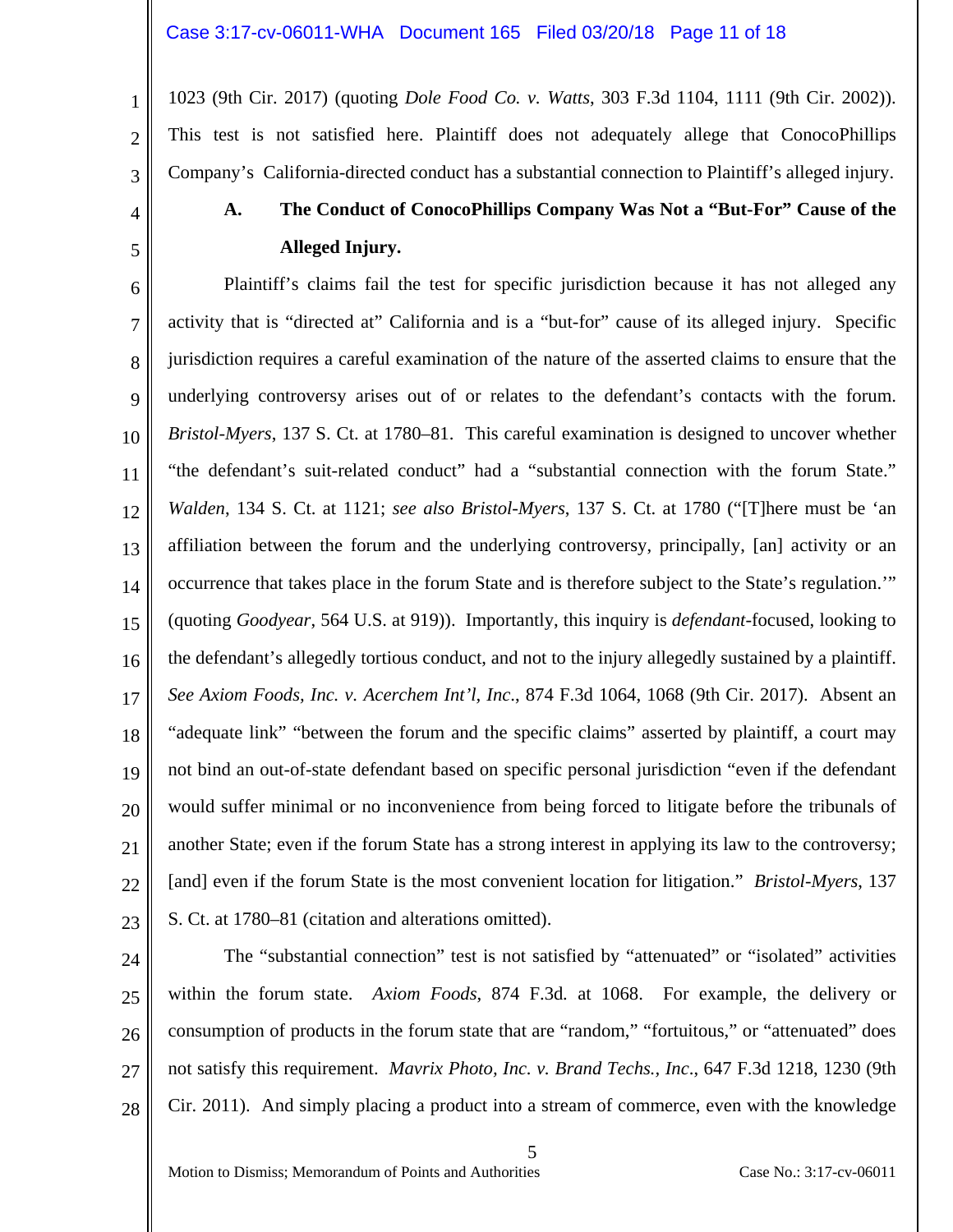#### Case 3:17-cv-06011-WHA Document 165 Filed 03/20/18 Page 12 of 18

1 2 3 4 5 6 7 8 9 10 11 that it will be sold and used in California, is not sufficient. Instead, there must be "additional conduct" directed at the forum state, such as "designing the product for the market in the forum State, advertising in the forum State, establishing channels for providing regular advice to customers in the forum State, or marketing the product through a distributor who has agreed to serve as the sales agent in the forum State." *Asahi Metal Industry Co. v. Super. Ct. of Solano Cnty*., 480 U.S. 102, 107 (1987). The Ninth Circuit has distilled these principles into a requirement that in-state conduct must be a "but-for" cause of the alleged injury suffered by plaintiff. *Ballard v. Savage*, 65 F.3d 1495, 1500 (9th Cir. 1995). Where the plaintiff presents "no evidence" that the defendant's California activities were a "necessary" cause of that injury, the but-for requirement is not met. *Doe v. Unocal Corp*., 248 F.3d 915, 925 (9th Cir. 2001), *abrogated in non-relevant part by Yamaha Motor Corp*., 851 F.3d at 1023.

12 13 14 15 16 17 18 19 20 21 22 23 24 25 26 27 28 Plaintiff's allegations do not satisfy this test. Plaintiff alleges only attenuated activities within California by *subsidiaries* of ConocoPhillips Company that are far from a "but-for" cause of the global warming effects that are central to Plaintiff's claims. According to the Complaints, Plaintiff's claimed injuries consist of increased temperatures, rising sea levels, increased flooding from coastal storms, and "extreme precipitation events" that allegedly resulted from the greenhouse gas effect and require remediation and rebuilding of infrastructure. Oak. Compl. ¶¶ 84-87; SF Compl. ¶¶ 85-88. But sea-level rise is necessarily a *global* effect of the *global* conduct of a variety of actors. *See* Oak. Compl. ¶¶ 38–51; SF Compl. ¶¶ 38–51 (alleging that worldwide greenhouse gas emissions by Defendants and other parties have caused global temperatures to rise, and that this global warming is leading to "effects all around the world"). As the Court has acknowledged, these claims "attack behavior worldwide." Dkt. No. 134 at 7 (Order Denying Mots. To Remand). Plaintiff also acknowledges that some of these actors are third parties not named in this suit. Oak. Compl. ¶ 52; SF Compl. ¶ 53 (alleging that consumers cause the combustion of fossil fuels that release gases that contribute to climate change); *see also* Dkt. No. 134 at 6 n.2 (the claims "are not localized . . . and instead concern fossil fuel consumption worldwide" by non-parties). The global effects caused by the global conduct of a variety of global actors, most not found in California, is not a "but-for" cause of an injury in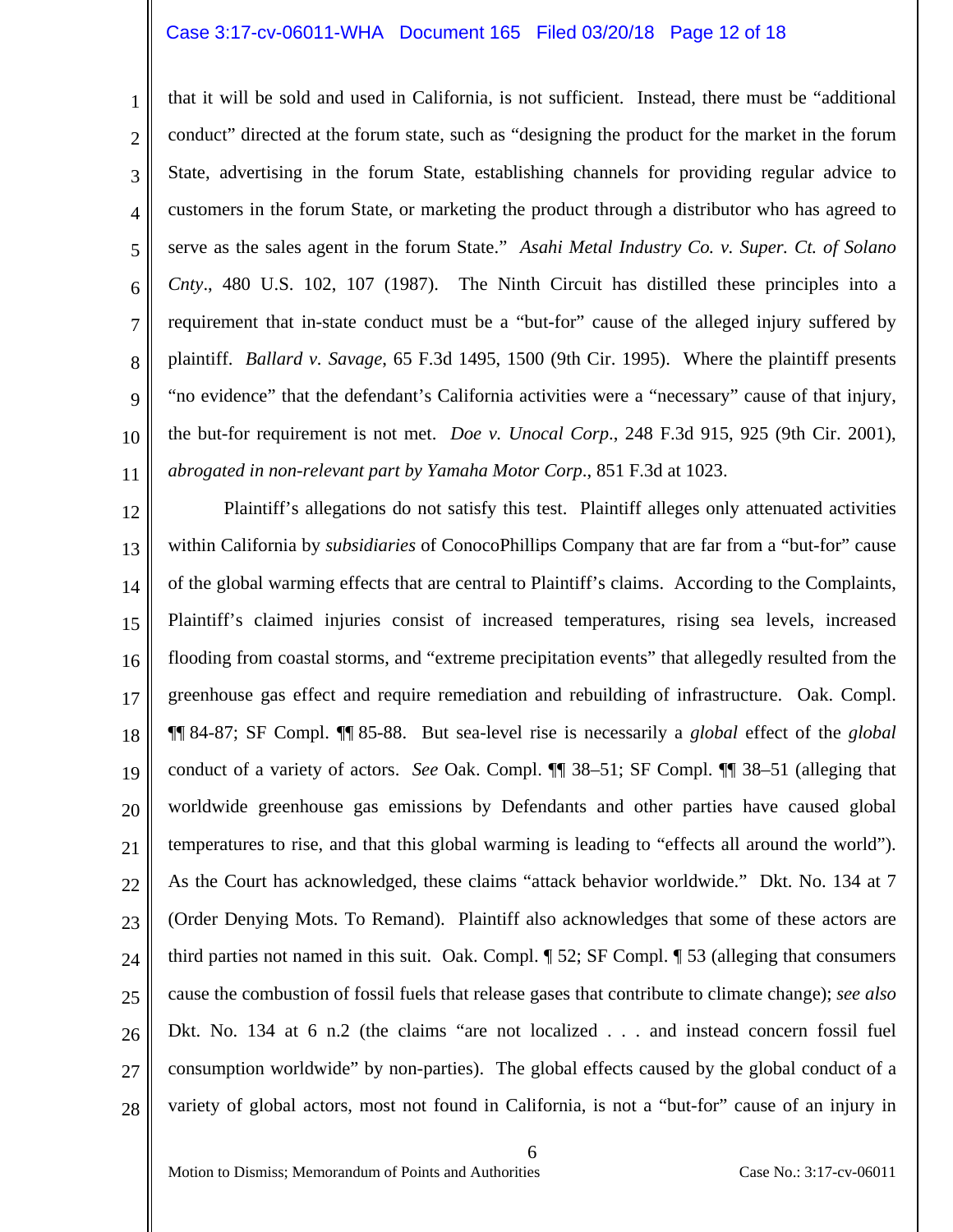California.

1

2 3 4 5 6 7 8 9 10 11 12 13 In *Bristol-Myers*, the defendant owned no fewer than five research and laboratory facilities, employed over 400 workers, and sold the challenged drug in California, 137 S. Ct. at 1778, but that was not sufficient to establish specific jurisdiction because there was no "substantial connection" between that conduct and the alleged injuries. Here, the in-forum conduct alleged by Plaintiff is far less substantial than in *Bristol-Myers*. Plaintiff alleges that ConocoPhillips Company's *subsidiaries* own and/or operate "port facilities in California for receipt of crude oil" and "previously owned and operated a refinery" in California.<sup>3</sup> Oak. Compl. ¶ 35; SF Compl. ¶ 35. Plaintiff also alleges that ConocoPhillips Company "through its subsidiaries also produces oil in Alaska, and transports some of this crude oil to California." *Id*. Even taking as true the Complaints' allegations "connecting" ConocoPhillips Company to California or attributing the forum contacts of subsidiaries to the parent company, those limited connections are not a but-for cause of global sea-level rise.

14 15 16 17 18 19 20 21 22 As this Court noted in applying *Bristol-Myers* in a recent case, "Plaintiffs need more than conduct by [defendant] in California; they need 'suit-related conduct' by [defendant] that occurs in California or 'create[s] a substantial connection' with California." *In re Nexus 6P Prod. Liab. Litig*., No. 17-CV-02185-BLF, 2018 WL 827958, at \*5 (N.D. Cal. Feb. 12, 2018). Here, the Complaints fail to tie the shipping of indeterminate amounts of crude oil into California, or the operation of a single refinery there, to any particular sale of fossil fuels (in California or elsewhere); to any particular emissions of greenhouse gases (in California or elsewhere); to any purported climate event supposedly caused by those emissions (in California or elsewhere); or to any specific injury. Plaintiff has not even *attempted* to allege that these activities are a but-for or

- 23
- 24

7

<sup>25</sup> 26 27  $\frac{1}{2}$ 3 Since April 2012, ConocoPhillips Company has been exclusively an exploration and production company, not a fuel refiner. *See* ConocoPhillips FY 2012 Form 10-K, at pt. 1, *available at* https://www.sec.gov/Archives/edgar/data/1163165/000119312513065426/ d452384d10k.htm (noting that "[o]n April 30, 2012, we completed the separation of our downstream businesses into an independent, publicly traded company.").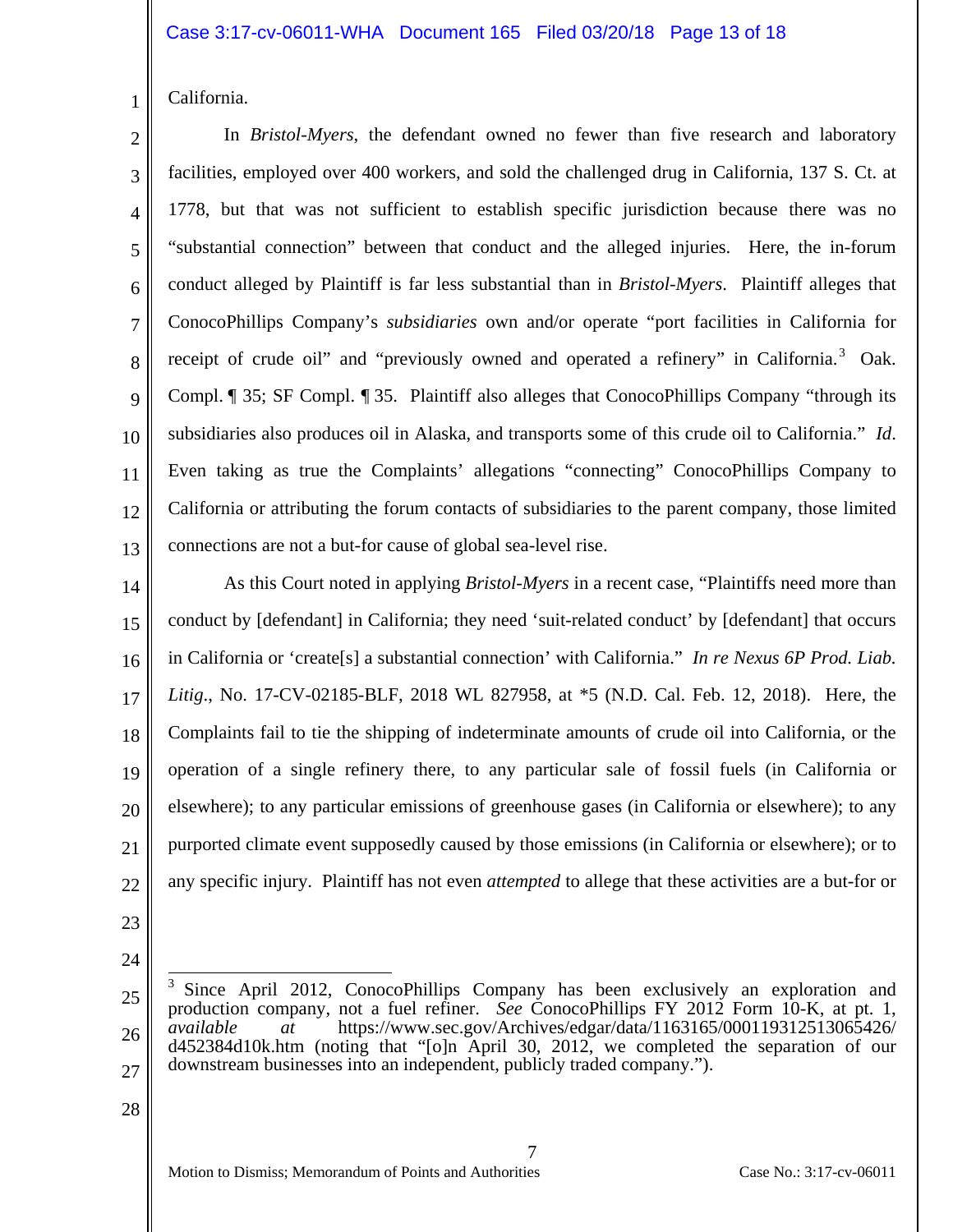necessary cause of its alleged injuries. Plaintiff's allegations thus fall far short of plausibly alleging the causal link needed to support specific jurisdiction.

3

4

1

2

# **B. The Forum Contacts of Subsidiaries Cannot Be Attributed to ConocoPhillips Company.**

5 6 7 8 9 10 Plaintiff does not even allege conduct *by ConocoPhillips Company*—highlighting just how "attenuated" these alleged forum contacts are. Plaintiff instead alleges limited contacts between ConocoPhillips Company's *subsidiaries* and California. Oak. Compl. ¶ 35; SF Compl. ¶ 35. These contacts are insufficient: "It is well-established that a parent-subsidiary relationship alone is insufficient to attribute the contacts of the subsidiary to the parent for jurisdictional purposes." *Harris Rutsky*, 328 F.3d at 1134.

11 12 13 14 15 16 17 18 19 20 21 22 23 24 25 Plaintiff attempts to sidestep this problem by alleging that ConocoPhillips Company controls these subsidiaries, but its inadequate allegations cannot be credited on a motion to dismiss. Whether the "agency" theory of specific jurisdiction survived the Supreme Court's *Daimler* decision has not been definitively settled by the Ninth Circuit. *See Yamaha Motor Co.*, 851 F.3d at 1024 (assuming, without deciding, that "some standard of agency continues to be relevant" to the question of specific jurisdiction, but affirming dismissal for failure to make out *prima facie* case) (quotation marks omitted). But even if it does, to make out an agency case for specific jurisdiction, a plaintiff must adequately allege that "the parent company must have the right to substantially control its subsidiary's activities." *Id*. at 1025. The Court is not to credit "conclusory legal statement[s] unsupported by any factual assertion regarding . . . control." *Id*. at 1025 n.5; *see also Bui v. Golden Biotechnology Corp.*, No.: 5:13–CV–04939–EJD, 2014 WL 4072112, at \*3 (N.D. Cal. Aug. 14, 2014) ("[T]he court need not assume mere conclusory allegations [of control] to be true"); *Lovesy v. Armed Forces Benefit Ass'n*, No. C 07-2745 SBA, 2008 WL 4856144, at \*4 (N.D. Cal. Nov. 7, 2008) ("It is not sufficient, at the pleading stage, to make conclusory allegations of control.").

26 27 28 Plaintiff's conclusory allegations of control amount to little more than bare allegations that ConocoPhillips Company, acting through employees or agents, "manages, directs, conducts, and/or controls operations" of subsidiaries or "exercises control over company-wide decisions"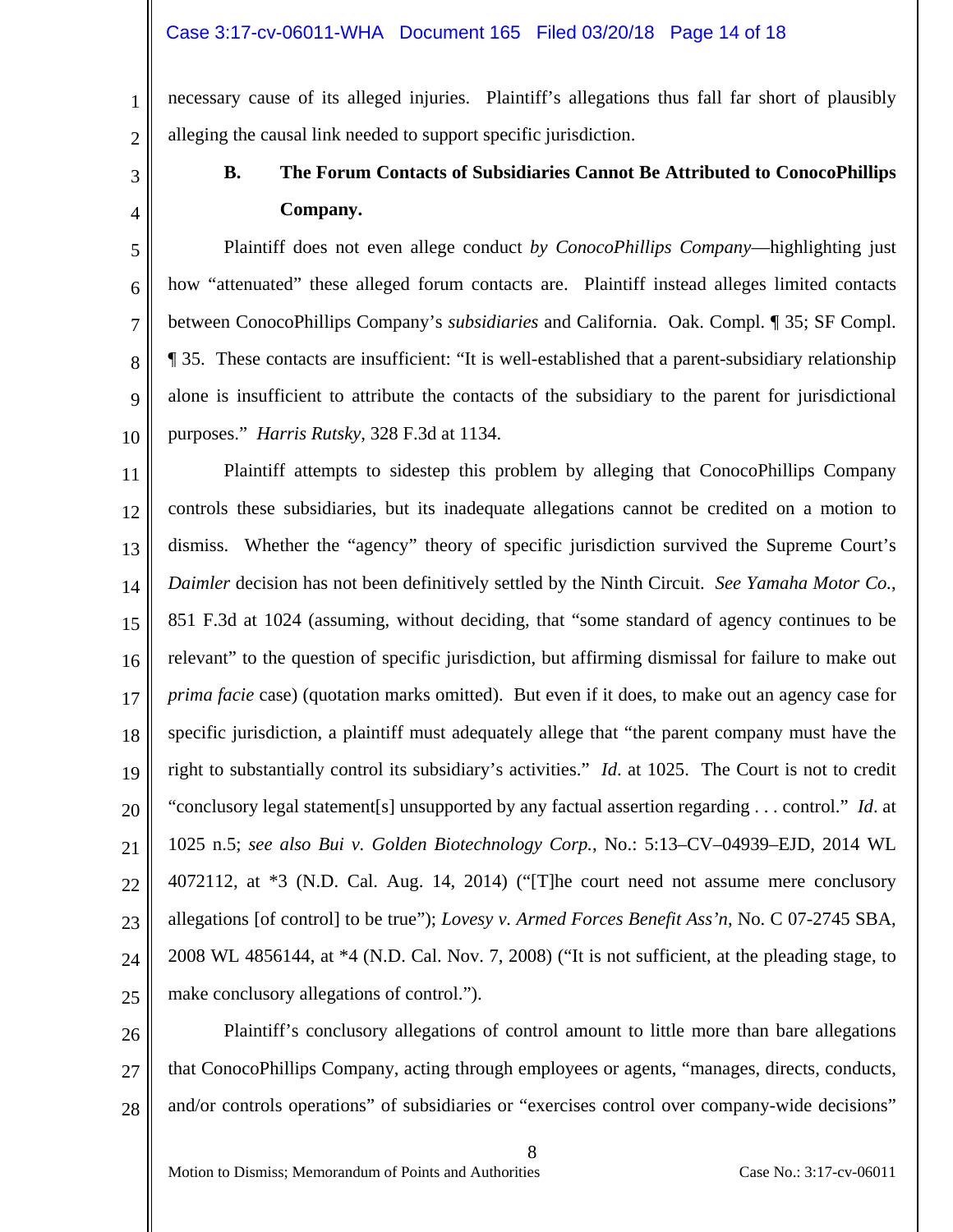#### Case 3:17-cv-06011-WHA Document 165 Filed 03/20/18 Page 15 of 18

1 2 3 4 5 6 7 8 9 10 11 12 through means such as "its employees' and/or agents' implementation of policies, procedures, and programs." Oak. Compl. ¶ 22; SF Compl. ¶ 22. Plaintiff provides no factual detail on which operations ConocoPhillips Company supposedly controlled, of which subsidiary, in what manner, and through what specific means, or what sources of information these allegations are based on. This lack of detail and attribution underscore the conclusory nature of Plaintiff's allegations. *See, e.g*., *Naiman v. TranzVia LLC*, No. 17-CV-4813-PJH, 2017 WL 5992123, at \*11 (N.D. Cal. Dec. 4, 2017) (dismissing allegations of control that lacked "any facts showing how TranzVia did those things or how it knew those things, or what facts the allegations are based on"); *Lovesy*, 2008 WL 4856144 at \*4 ("In order to withstand a motion to dismiss, the plaintiff must, at a minimum, se[t] forth some examples of alleged domination.") (quotation omitted). Plaintiff's allegations of "control" thus require dismissal under even the minimum standard stated by the Ninth Circuit in *Yamaha Motor Company*.

13

14

### **C. Plaintiff's Alleged Injuries Arise From Alleged Decision-Making and Policy-Setting Conduct That Did Not Occur In California.**

15 16 17 18 19 20 21 22 23 24 25 26 If anything, Plaintiff's allegations of control by ConocoPhillips Company over companywide conduct and decision-making only highlight that California is not an appropriate forum for adjudicating these claims. Plaintiff cannot deny that the production and use of fossil fuels are legal activities, highly regulated by the federal government (and by the State of California through agencies such as the California Air Resources Board). The gravamen of its claims, therefore, is that defendants allegedly misled the public and regulators by promoting continued use of fossil fuels in the face of their actual knowledge that this use would cause sea-level rise and attendant injuries. Oak. Compl. ¶ 97; SF Compl. ¶ 98. This scheme, Plaintiff alleges, included activities such as setting up industry-funded groups to lead advertising campaigns to mislead the public and regulators. Oak. Compl. ¶¶ 62–76; SF Compl. ¶¶ 63–77. Plaintiff also alleges direct statements by ConocoPhillips Company and the other defendants that it claims promoted use of fossil fuels. Oak. Compl. ¶ 78; SF Compl. ¶ 79.

27 28 All of these activities will be subject to defenses on the merits. But the important point, for jurisdictional purposes, is that none of this policy- and decision-making or opinion-shaping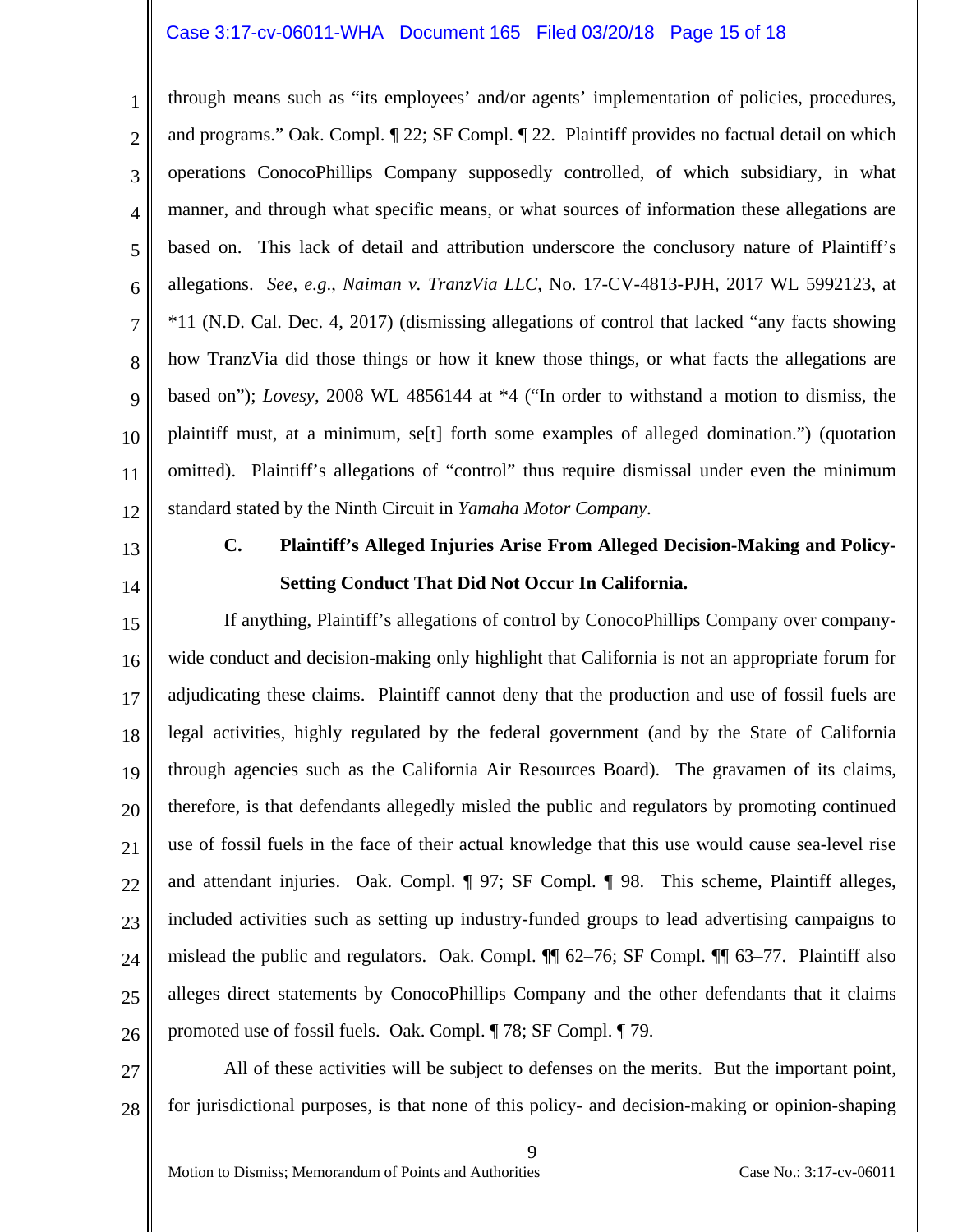#### Case 3:17-cv-06011-WHA Document 165 Filed 03/20/18 Page 16 of 18

1 2 3 4 5 6 7 8 9 10 11 12 13 14 15 16 conduct, so central to Plaintiff's claims, allegedly occurred in California. According to the Complaints' allegations, ConocoPhillips Company "controls company-wide policies and fossil fuel production" and "exercises control over company-wide decisions on production and use of fossil fuel reserves considering climate change impacts." Oak. Compl. ¶ 22; SF Compl. ¶ 22. But if ConocoPhillips Company exercises this control, as Plaintiff alleges, as a simple matter of common sense that conduct occurred in the company's headquarters in Houston, Texas. *See, e.g*., *Commc'ns Network Billing, Inc. v. ILD Telecomms., Inc*., No. CV 17-10260, 2017 WL 3499869, at \*4–5 (E.D. Mich. Aug. 16, 2017) (granting non-resident corporation's motion to dismiss for lack of personal jurisdiction because the underlying controversy in the case was the defendant's alleged failure to remit fees collected; "the critical question is where [d]efendant allegedly made the decision to withhold [plaintiff]'s payments," and any decision to withhold money from plaintiff would have occurred outside of the forum); *Buelow v. Plaza Motors of Brooklyn, Inc*., No. 2:16-cv-02592-KJM-AC, 2017 WL 2813179, at \*4 (E.D. Cal. June 29, 2017) (granting non-resident car dealership's motion to dismiss under *Bristol-Myers Squibb* where all alleged wrongdoing occurred in online or telephonic communications or in New York, and none of the "defendant's suit-related conduct" was connected to California).

17 18 19 20 21 Plaintiff's theory is that it (and every other person and municipality in the world) was harmed by a series of policies and decisions that were developed and made in places other than California. This suit can only be brought in a forum that has a "substantial connection" to that allegedly tortious conduct, and based on a fair reading of Plaintiff's own allegations, California is not that forum.

22

25

26

27

28

#### **CONCLUSION**

23 24 The Court cannot exercise personal jurisdiction over Defendant ConocoPhillips Company and should therefore grant the motion to dismiss.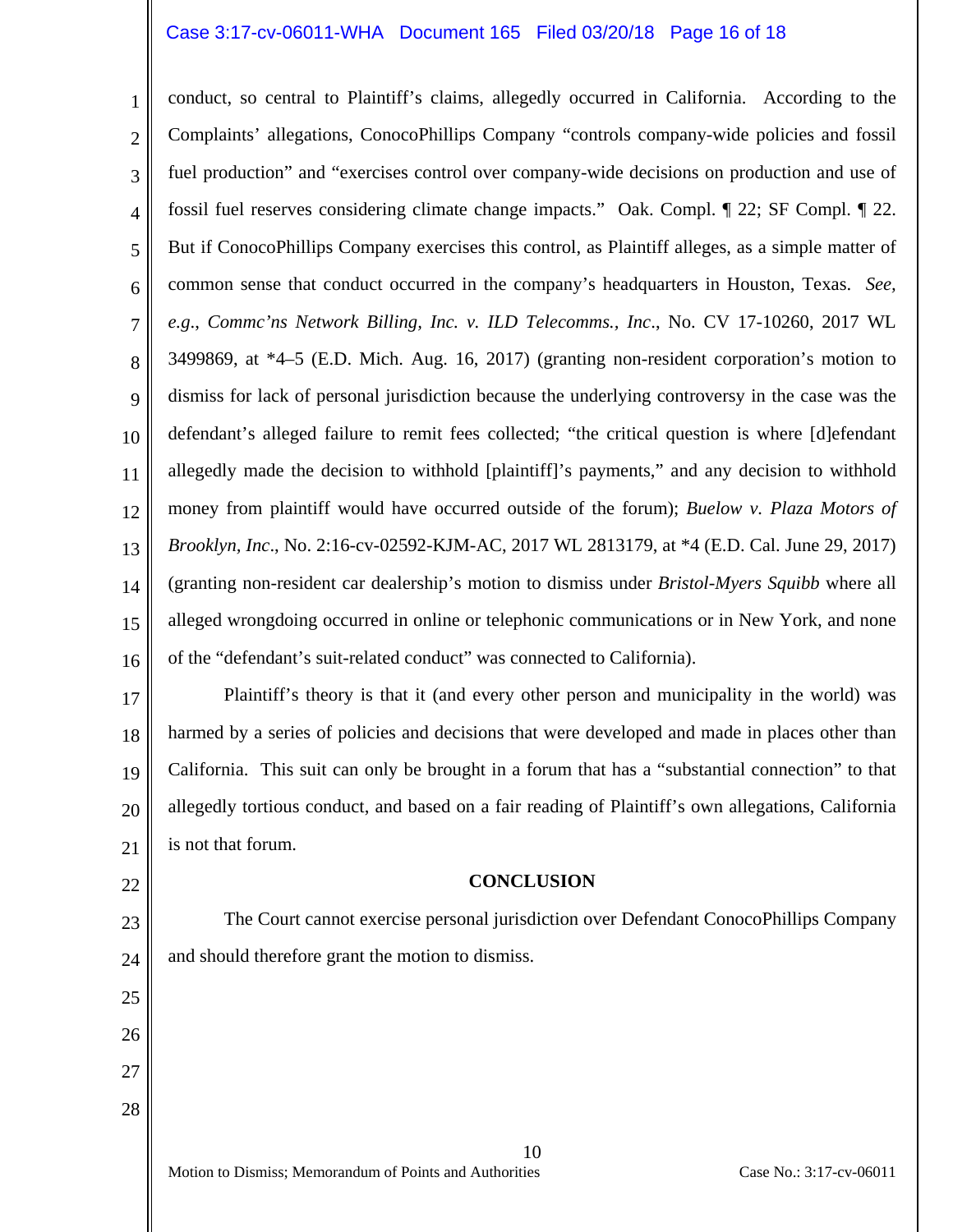|                | Case 3:17-cv-06011-WHA Document 165 Filed 03/20/18 Page 17 of 18 |                                                            |                         |
|----------------|------------------------------------------------------------------|------------------------------------------------------------|-------------------------|
| 1              | Dated: March 20, 2018                                            | Respectfully submitted,                                    |                         |
|                |                                                                  | By: /s/ Carol M. Wood                                      |                         |
| $\overline{2}$ |                                                                  | Tracie J. Renfroe (pro hac vice)                           |                         |
| 3              |                                                                  | Carol M. Wood (pro hac vice)<br>KING &SPALDING LLP         |                         |
| $\overline{4}$ |                                                                  | 1100 Louisiana, Suite 4000                                 |                         |
|                |                                                                  | Houston, TX 77002                                          |                         |
| 5              |                                                                  | Telephone: (713) 751-3200                                  |                         |
| 6              |                                                                  | Facsimile: (713) 751-3290<br>Email: cwood@kslaw.com        |                         |
|                |                                                                  |                                                            |                         |
| 7              |                                                                  | Justin A. Torres (pro hac vice)                            |                         |
| 8              |                                                                  | KING & SPALDING LLP                                        |                         |
| 9              |                                                                  | 1700 Pennsylvania Ave. NW<br>Washington, D.C. 20006        |                         |
|                |                                                                  | Telephone: (202) 626-2959                                  |                         |
| 10             |                                                                  | Facsimile: (202) 626-3737<br>Email: jtorres@kslaw.com      |                         |
| 11             |                                                                  |                                                            |                         |
|                |                                                                  | Megan R. Nishikawa (Cal. Bar. No. 271670)                  |                         |
| 12             |                                                                  | Nicholas Miller-Stratton (Cal. Bar. No. 319240)            |                         |
| 13             |                                                                  | KING & SPALDING LLP<br>101 Second Street, Suite 2300       |                         |
| 14             |                                                                  | San Francisco, CA 94105                                    |                         |
|                |                                                                  | Telephone: (415) 318-1267                                  |                         |
| 15             |                                                                  | Facsimile: (415) 318-1300<br>Email: mnishikawa@kslaw.com   |                         |
| 16             |                                                                  |                                                            |                         |
|                |                                                                  | George Morris (Cal. Bar No. 249930)<br>KING & SPALDING LLP |                         |
| 17             |                                                                  | 601 South California Avenue                                |                         |
| 18             |                                                                  | Suite 100                                                  |                         |
| 19             |                                                                  | Palo Alto, CA 94304<br>Telephone:<br>$(650)$ 422-6700      |                         |
|                |                                                                  | $(650)$ 422-6800<br>Fax:                                   |                         |
| 20             |                                                                  | Email: gmorris@kslaw.com                                   |                         |
| 21             |                                                                  | Counsel for Defendant ConocoPhillips Company               |                         |
|                |                                                                  |                                                            |                         |
| 22             |                                                                  |                                                            |                         |
| 23             |                                                                  |                                                            |                         |
| 24             |                                                                  |                                                            |                         |
|                |                                                                  |                                                            |                         |
| 25             |                                                                  |                                                            |                         |
| 26             |                                                                  |                                                            |                         |
| 27             |                                                                  |                                                            |                         |
| 28             |                                                                  |                                                            |                         |
|                |                                                                  |                                                            |                         |
|                |                                                                  | 11                                                         |                         |
|                | Motion to Dismiss; Memorandum of Points and Authorities          |                                                            | Case No.: 3:17-cv-06011 |